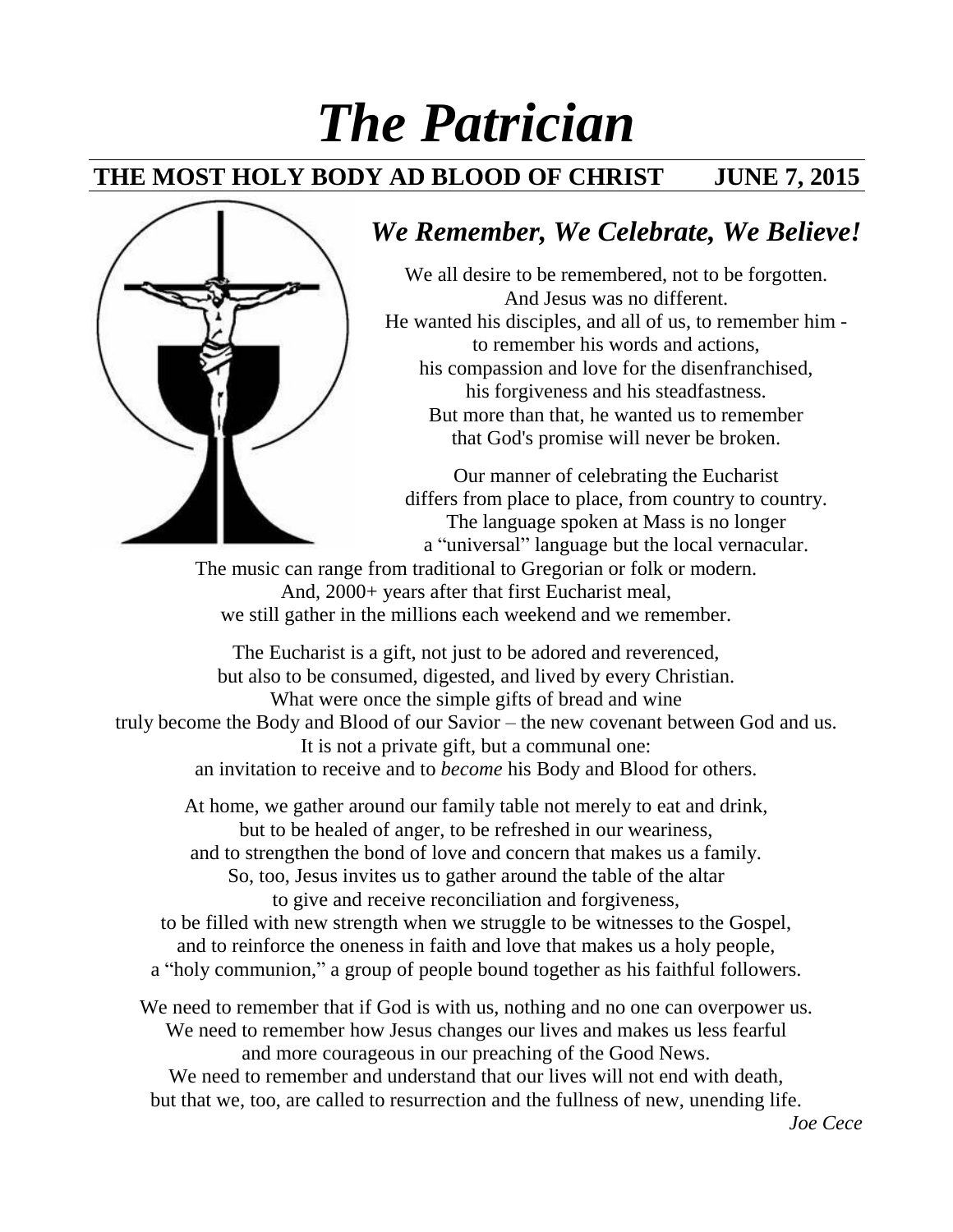*The communion which we share "in church" is a communion which must be reflected in how we live in society. We can reflect on our communal sacramental celebration of Eucharist:* Does our celebration of the Eucharist reflect the joy of being one in community? Do we recognize Christ in the breaking of the bread? Is everyone welcome? Is there diversity in our community? Does the Eucharist empower us for action – for life? *We can ask similar questions as we live out the Eucharist as a community:* How are we in solidarity with the poor in our city and in the world? Do we offer direct service to those in need? Does our solidarity move from works of charity toward works of justice? How are we the living Body of Christ in the world? *Education for Justice*



#### *This Week:*

#### Summer hours: RECTORY CLOSED ON WEDNESDAYS

Monday, June 8 Tuesday, June 9 Wednesday, June 10 *Rectory Closed* Thursday, June 11 12:00 *Adoration* 5:00 *Vespers and Benediction* Friday, June 12 Saturday, June13 Sunday, June 14 10:00 *Little People's Church*

> **Our Sponsor of the Week**  *Eye Physicians of Kankakee Thank You* **for your Support!**



#### *For Reflection …*

• Surely the disciples did not understand what Jesus was doing at the Last Supper, but they trusted him absolutely. Where do you go when you need help with trust? … to the Holy Spirit? … to books? … to a priest? … to a friend? • How is the Eucharist important for your spiritual life? • How is the Eucharist important for your work for justice in the world?

*Pray for Those Serving in the Military …*  Ryan Barrie, Jason Byrne, Noah Clyden, Joshua DesMarteau, Synthia Dorsey, Dustin Foltz, Nathan Hornback, Joseph Jordan, Alex Kregor, Matthew Lanasa, Troy Martin, Sarah Miller, Justin Phelps, John T. Raimondo, Scott Riegel, Jena Roark, Erik Schultz, Gregory Smith, Jessica Smith, Tom Stanley, and Michael Widhalm. *Be with them, Lord, and keep them safe!*

> Please bring **non-perishables** and **toilet paper** to share with the needy! *Thank you!*

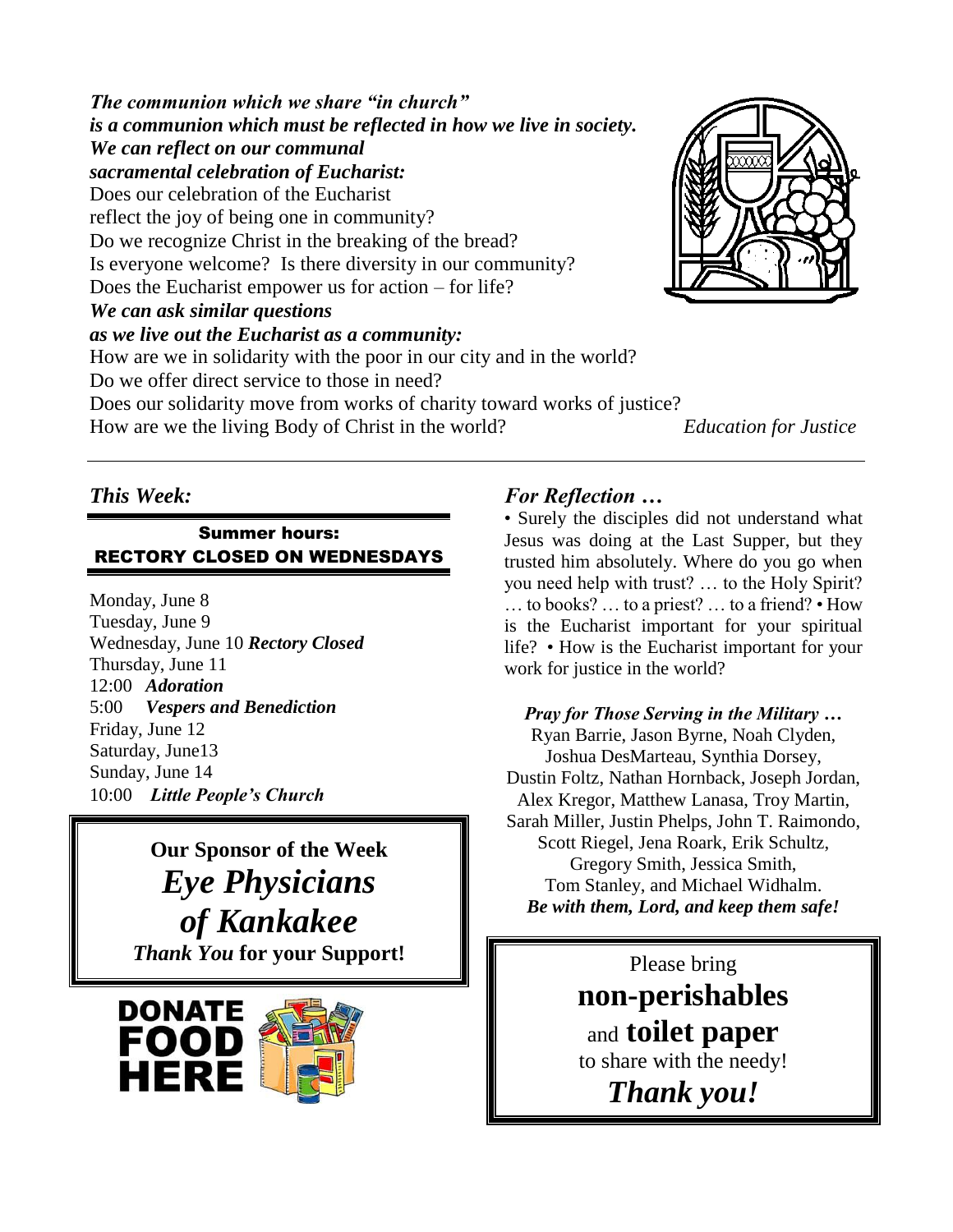### *Year of Consecrated Life*

In the Eucharist, the Lord makes us travel his path, that of service, of sharing, of gift, and what little we have, what little we are, if shared, becomes wealth, because the power of God, which is that of love, descends into our poverty to transform it.

Let us ask ourselves: Do I let the Lord, who gives himself to me, guide me to come out more and more from behind my little fence, to go out and not be afraid to give, to share, to love him and others?



Pope Francis, Homily for the Solemnity of Corpus Christi, Rome, May 31, 2013

**harism:** In popular jargon, the word *charisma* is used to describe a person with dazzling gifts of charm or grace. Charismatic individuals form part of every walk of life - stage, screen, sports, and faith-traditions. Since the 1960s, Vatican documents have exhorted **Consecrated men and women to revitalize the spirit of their respective founders.** With a *religious* consecrated men and women to revitalize the spirit of their respective founders. With a *religious charism,* God singles out individuals with an experience of intense love, unearned, unexpected, indelible, and unforgettable. With eyes of faith, they see Jesus Christ from a particular aspect of his life or preaching, his sufferings, solitary prayer with his Father, itinerant ministry. The particular charism given to an individual is shaped by the historical times, a person's own history, culture, temperament, gifts, and limitations. Though one person receives the charism, the gift belongs to the entire Church. A charism is given not for the glory or satisfaction of the recipient, but as a responsibility to benefit others. Every institute is founded with a particular spirit to address a particular need in the Church. People considering religious life choose a particular order because they are drawn to that order's particular charism.

*Sr. Joan L. Roccasalvo, C.S.J.*

#### *Please use this Prayer throughout the year!*

#### **PRAYER FOR THE YEAR OF CONSECRATED LIFE**

God, throughout the ages you have called women and men to pursue lives of perfect charity through the evangelical counsels of poverty, chastity, and obedience. During this Year of Consecrated Life, we give you thanks for these courageous witnesses of God, throughout the ages you have called women and men to pursue lives of perfect charity through the evangelical counsels of poverty, chastity, and obedience. During this Year of Consecrated Life, we give you thanks for t offering of ourselves to you. Continue to enrich your Church by calling forth sons and daughters who, having found the pearl of great price, treasure the Kingdom of Heaven above all things. Through our Lord Jesus Christ, your Son, who lives and reigns with you in the unity of the Holy Spirit, one God, for ever and ever. Amen.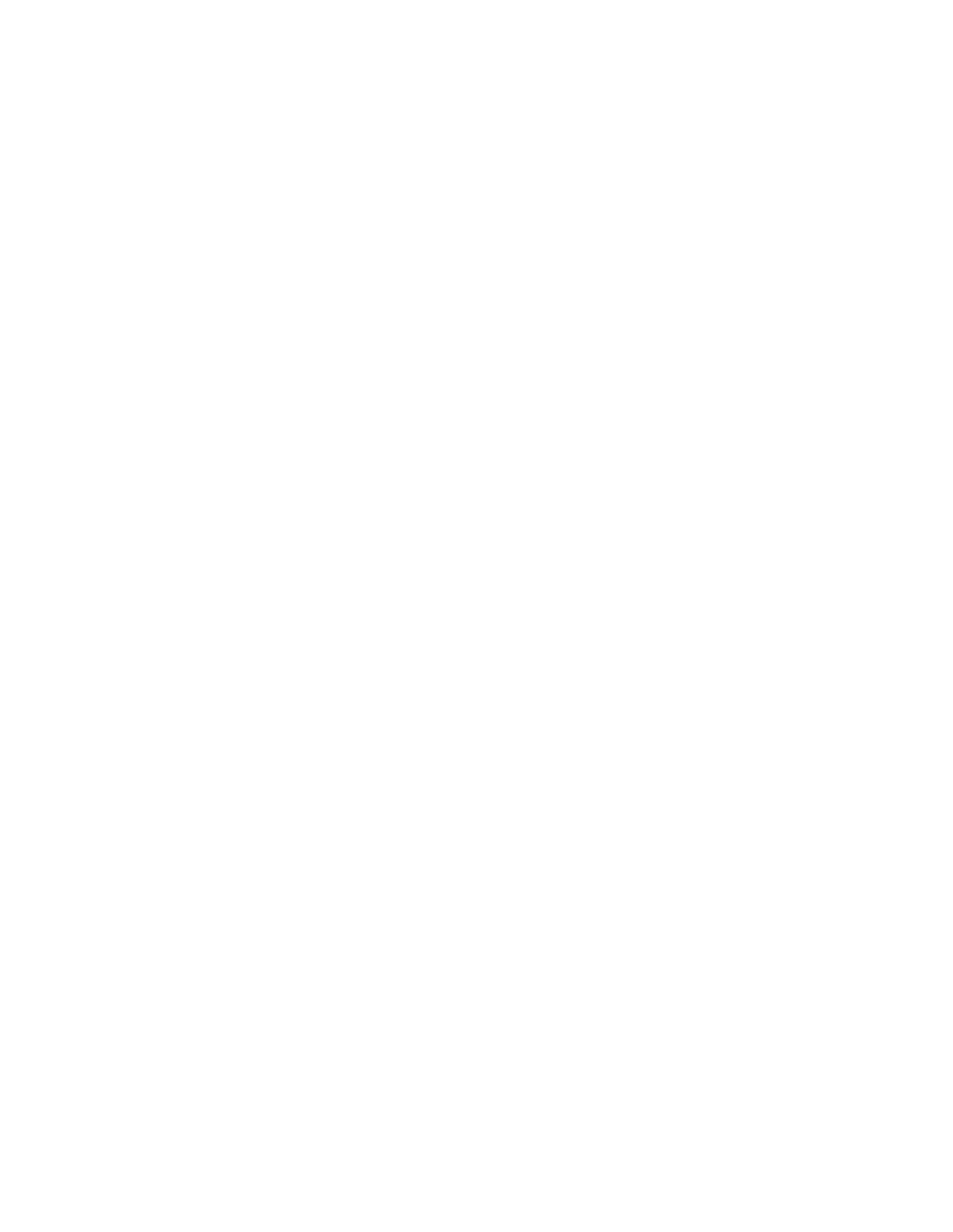## **OUR 2015 CAPITAL CAMPAIGN CONTINUES – THE PAINTERS ARE HERE!**

#### *Worldwide Marriage Encounter Weekends*

The Body and Blood of our Lord is the most precious gift that God has given to each one of us. God feeds us, nourishes us, and gives us the grace that transforms us to live a good and holy life. Allow God to give you grace in abundance and transform your marriage relationship. Sign up now today to attend one of the upcoming Worldwide Marriage Encounter Weekends set for June 12 - 14, or August 7 - 9, or October 16 - 18, all at Elk Grove Village, IL. Early registration is highly recommended**.** For reservations/information, call Jim & Kris at (630) 577-0778 or contact us through [http://wwme-chicagoland.org](http://wwme-chicagoland.org/) .

#### *Joyful Again*

Are you wondering how long it takes before things begin to look better? Or, how to move forward with your life? Then consider attending one of the retreats/workshops being held this summer for widowed men and women. Space is limited so register early by calling *Joyful Again Widowed Ministry* at (708) 354-7211, or by e-mailing: [joyfulagain7211@g](mailto:joyfulagain7211@)mail.com. Visit our website at [www.joyfulagain.org](http://www.joyfulagain.org/)

> *Joyful Again Summer Schedule:* **June 27 & 28 - St. Julie's - Tinley Park July 25 & 26 - Holy Family - Inverness August 1 & 2 - Mary Queen - Elmhurst**



**Reporting Sexual Abuse** Anyone with reason to believe that a child has been abused or is being abused should report their suspicions to civil authorities. Contact: Illinois Department of Children and Family Services: 1-800-25ABUSE (1-800-252-2873) or local police.

The Diocese of Joliet Victim Assistance Coordinator is available to help victims/survivors of child sexual abuse by a cleric, employee, or volunteer of the Catholic Church. The Victim Assistance Coordinator will report to Bishop Conlon and coordinate efforts of pastoral support and outreach to assist in the healing process. The Victim Assistance Coordinator can also assist in making a report to civil authorities. Contact the Diocese of Joliet Victim Assistance Coordinator at 1-815-263-6467.

#### *Principal Position Available:*

A principal is being sought to lead St. Joseph Catholic Elementary School in Bradley, Illinois, during the 2015-16 school year. The candidate must possess a current Illinois Professional Educator License (PEL) with a General Administrative Endorsement and hold an advanced degree in Educational Leadership. Individuals with successful experience as Catholic School principals are preferred. Please apply online at the Diocese of Joliet Catholic Schools Office *AppliTrack* website at [http://www.applitrack.com/dioceseofjoliet/onlineapp/.](http://www.applitrack.com/dioceseofjoliet/onlineapp/)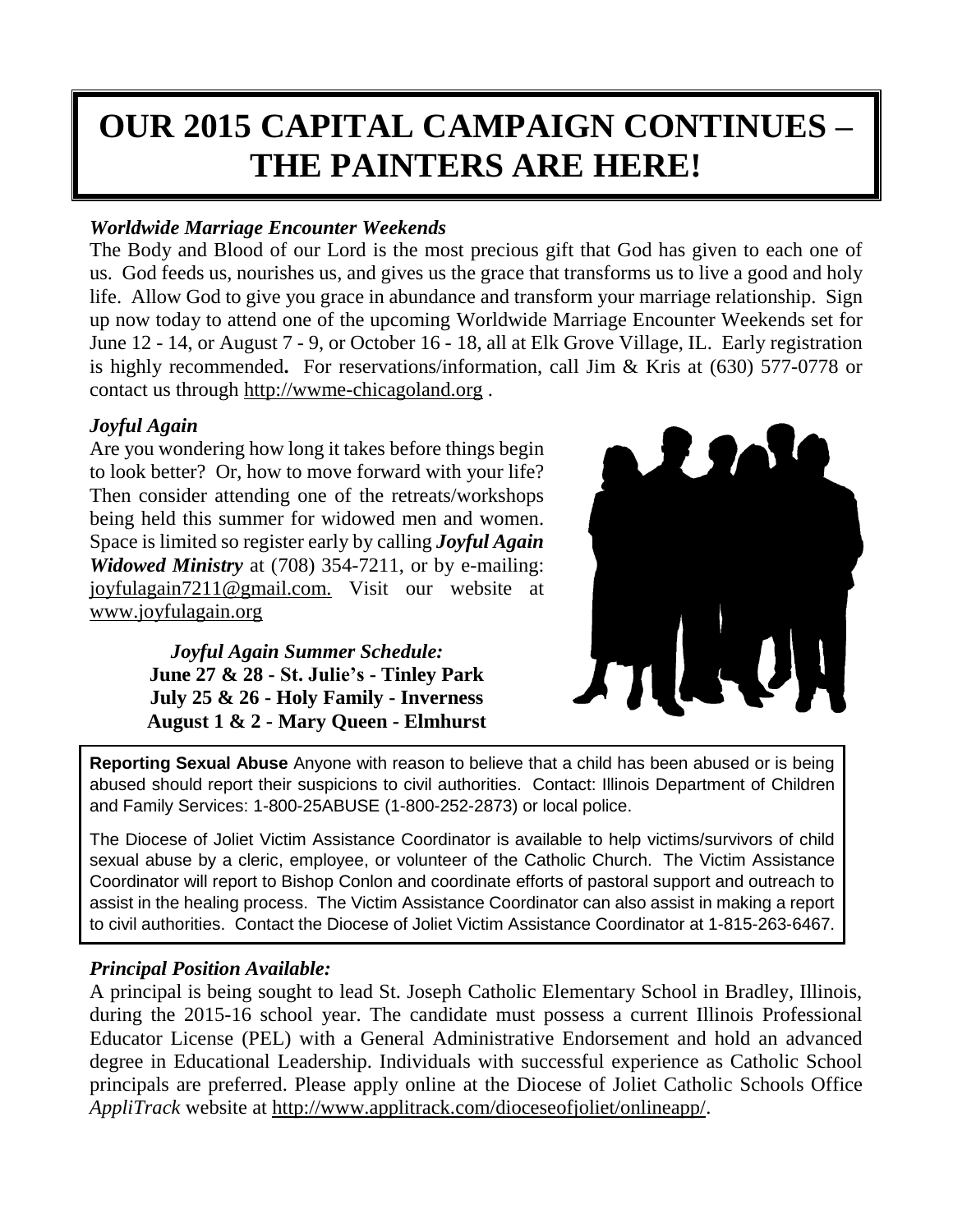#### *Hearts of Hope 12*



As in the past, the success of our summer *HEARTS OF HOPE Teen Group Mission* depends greatly on the support and involvement of the entire parish. We are going back to Hopkins Park, and you are invited to start to think about ways that **YOU** could be part of this very worthwhile project! Watch upcoming Bulletins for checklists of things you could donate – or do.

**If you could share a day, or even a morning or afternoon, daytime supervisors are needed. Please call Ken and Michelle Barrie at (815) 427-8130 for more information or to offer your assistance!** *Thank you!*

This year's *Fortnight for Freedom: Freedom to Bear Witness* will emphasize the connection between religious freedom and bearing witness to the truth of the Gospel, keeping in mind the sacrifice of so many martyrs for the faith, both past and present. Read more at *fortnight4freedom.org.*



*A Stewardship Note* - Today's Gospel gives St. Mark's account of Jesus gathering his disciples for a last supper, revealing to them a new covenant established through his own sacrificial blood. Every time we participate in the Eucharist, we make a pledge to renew and deepen our participation in Christ's covenant in practical ways. For the steward, that means making daily, personal sacrifices to strengthen this covenant relationship, such as deepening our relationship with the Lord in prayer, supporting our parish, and giving comfort to the poor. Envelope Number 392. Now is a good time to reflect on what we can do to strengthen our covenant with the Lord and our community in practical ways.



#### *Prayer of Many Breads*

We pray then, good and gracious God, that we might recognize you in the breaking of bread today. May we recognize you every time we join someone on a journey, every time we share a meal, every time we take bread in our hands. And may this recognition call forth such joy in us that we might never lose sight of your goodness. May it inspire such love in us that our hearts might continue to burn within us, keeping alive your memory and your promise. And may it provide such a longing for truth in us that we will never be satisfied until the whole earth experiences your justice and your peace. Amen.